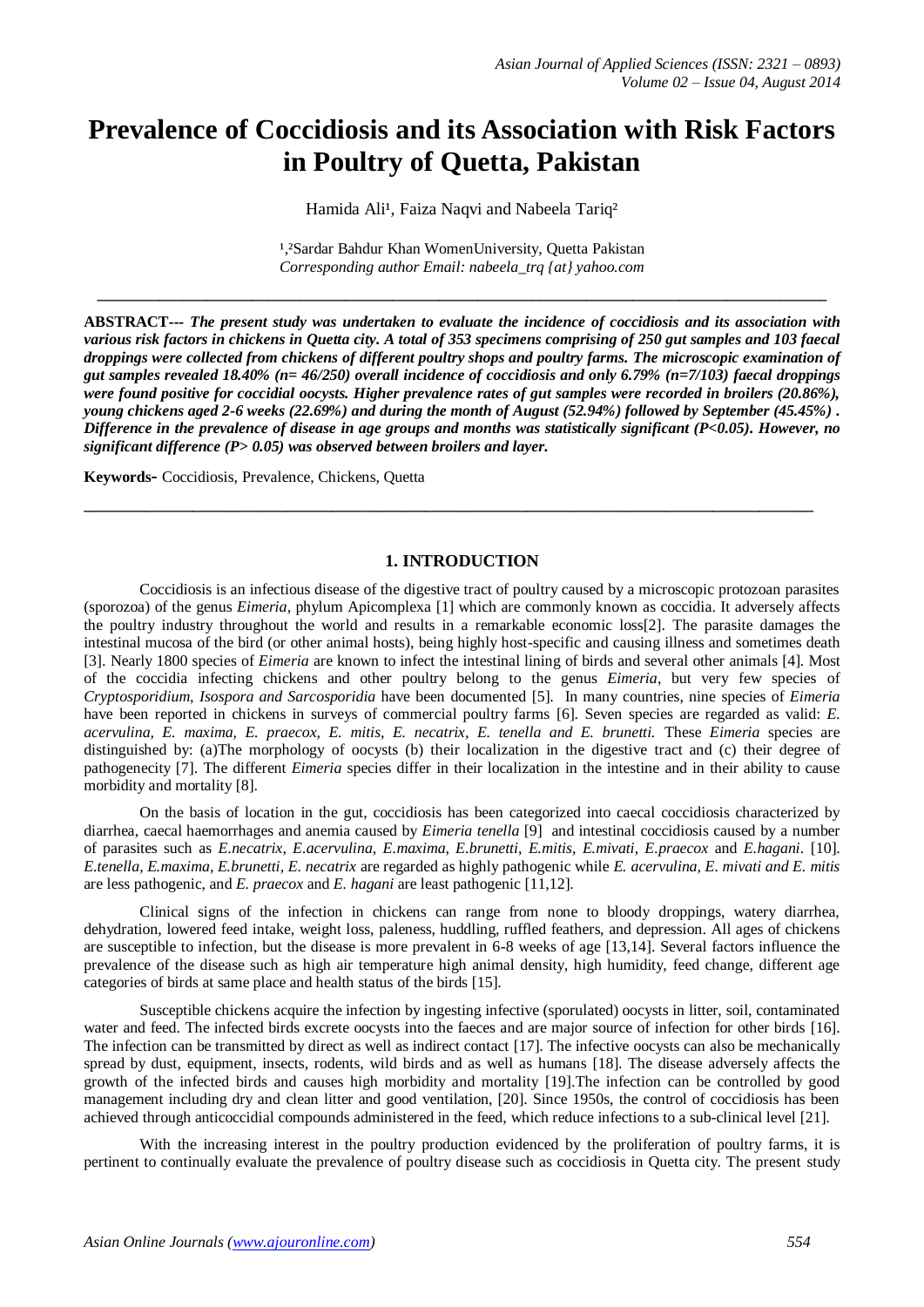aimed at assessing the incidence of poultry coccidiosis in chickens in various poultry farms and poultry shops in Quetta city, Balochistan.

## **2. MATERIALS AND METHODS**

### **2.1. Sample Collection**

A total of 353 specimens of chickens (broilers and layers) comprising of 250 gut samples and 103 faecal droppings were randomly collected from different poultry shops and farms located at various regions of Quetta city. All the samples were brought to the Laboratory of Zoology Department, Sardar Bahadur Khan Women's University, Balochistan, for processing and microscopic examination.

# **2.2. Data Collection**

During sampling different parameters were also recorded such as breed, age groups, month, external lesions and area.

### **2.3. Parasitological Examination**

# **2.3.1. Microscopic Examination of Gut Samples**

At first, all the intestines and caeca were examined carefully for the presence of external lesions. The intestines were cut opened and the gut contents were microscopically examined by direct wet mount smear method for the presence of *Eimeria* oocysts [22]. The results for the presence or absence of *Eimeria* oocysts were recorded. If no oocysts were found on the three slides of the sample, it was recorded as negative sample. The positive samples were also kept in a 2.5% aqueous solution of potassium dichromate  $(K_2Cr_2O_7)$  for sporulation [23].

# **2.3.2. Microscopic Examination of Faecal Samples**

The faecal samples were soaked overnight at 37°C in 2.5% (w/v) aqueous solution of potassium dichromate. The samples were shaken vigorously to break up the feces. The suspension was filtered through a cheese cloth into a beaker. The filtrate obtained was centrifuged at 2000 rpm for 5 minutes to settle down the oocysts. The supernatant fluid was discarded and the *Eimeria* oocysts present in the sediment were separated using floatation technique and then examined carefully through microscope using oil emersion lens for the presence of the *Eimeria* oocysts [24]. Photographs of the positive slides were taken.



Figure 1: Unsporulated oocyst of *Eimeria* form chicken in Quetta city, Pakistan.

### **2.4 Statistical Analysis**

Using SPSS version 16, the data were analyzed using chi-square with a significance level of  $P < 0.05$  to find out the association between coccidiosis and the various risk factors.

# **3. RESULTS AND DISCUSSION**

The study was undertaken to investigate the prevalence of chicken coccidiosis in district Quetta, Balochistan, Pakistan. Out of 353 specimens collected, that is 250 chicken guts and 103 faecal droppings, 46 (18.40%) gut samples were infected with *Eimeria* oocysts and only 7(6.79%) faecal droppings were positive

The overall incidence of coccidiosis of guts was 18.40% which was partially in line with the finding reported by Diriba *et al.* [25] who reported a prevalence of 20.57% in western Ethiopia. However, the prevalence of coccidiosis recorded in Quetta city is lower than other surveys conducted in Pakistan. Awais *et al.* [26] and Khan *et al.* [27] reported 43.89% prevalence of coccidiosis in Faisalabad, Pakistan and 71.86% in Rawalpindi/Islamabad area, respectively. The comparatively low prevalence of coccidiosis in Quetta may be due to its dry and cold climatic conditions. The study of gut samples revealed the infection rate of 20.86% and 11.11% in broiler and layers, respectively. However, statistically significant difference (*P> 0.05*) in the prevalence of coccidiosis between broilers and layers was not observed (Table 1). This result disagrees with the finding of Etuk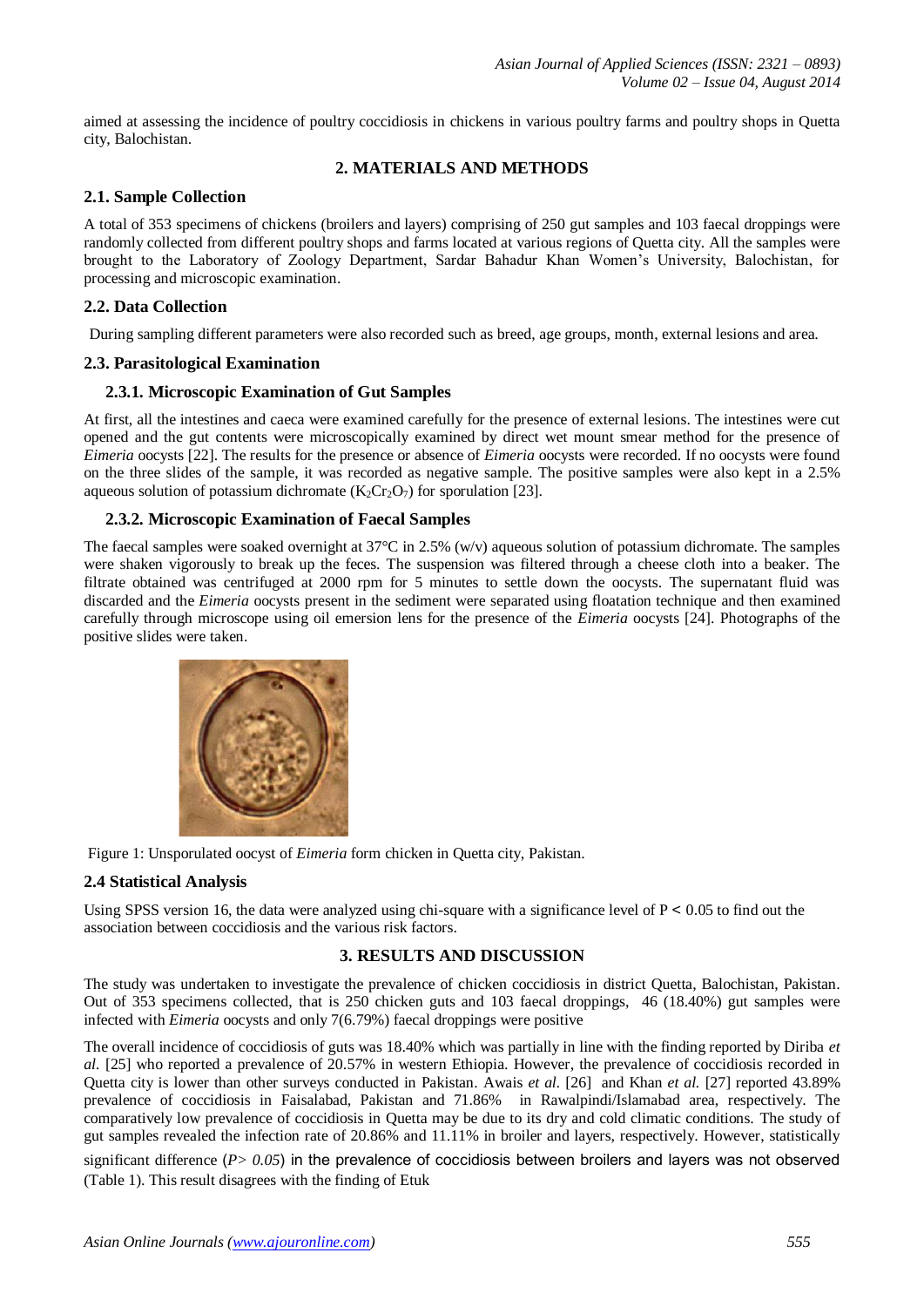*Asian Journal of Applied Sciences (ISSN: 2321 – 0893) Volume 02 – Issue 04, August 2014*

| Risk factors | Categories     | No. examined | No. infected | Prevalence (%) | Chi-square | P value |
|--------------|----------------|--------------|--------------|----------------|------------|---------|
| <b>Breed</b> | <b>Broiler</b> | 187          | 39           | 20.86          | 2.98       | 0.084   |
|              | Layer          | 63           | 7            | 11.11          |            |         |
| Age Group    | $*Young$       | 163          | 37           | 22.69          | 5.767      | 0.016   |
|              | *Adult         | 87           | 9            | 10.34          |            |         |
| Month        | June           | 10           | 3            | 30.00          | 43.64      | 0.005   |
|              | July           | 20           | 4            | 20.00          |            |         |
|              | August         | 17           | 9            | 52.94          |            |         |
|              | September      | 22           | 10           | 45.45          |            |         |
|              | October        | 28           | 6            | 21.43          |            |         |
|              | November       | 28           | 8            | 28.57          |            |         |
|              | December       | 42           | 2            | 4.76           |            |         |
|              | January        | 18           | 0            | 0.00           |            |         |
|              | February       | 18           | 0            | 0.00           |            |         |
|              | March          | 47           | 4            | 8.51           |            |         |

| Table 1: Prevalence of Chicken Coccidiosis in Respect to Different Risk Factors (Gut Samples) |  |
|-----------------------------------------------------------------------------------------------|--|
|-----------------------------------------------------------------------------------------------|--|

\*Young (2-6 weeks) and adult (greater than 6 weeks)

*et al.* [28] who reported significantly higher infection rate in layers (22.29%) than broilers (3.51%) and Yunus *et al.* [29] also found coccidial infection to occur more in layers (27%) than broilers (19.6%).

The result of the current research indicated that the rate of the disease is significantly higher  $(P<0.05)$  in younger chickens (22.69%) as compared to adults (10.34%) (Table 1). The result obtained supports the findings of Kaschula (1961) and Khan *et al.* [27] that younger birds had greater infection ratio than older birds and Etuk *et al.* [28] also found that coccidial infection was more prevalent (18.75%) in young chickens aged 1-5 weeks in Nigeria. This also agreed with the finding of Bachaya *et al.* [31] who reported that predominance of infection was 60.16% among younger chickens and 37% among older ones.

The disease was significantly prevalent during the hot and humid months of the year because such climatic condition favor the transmission and development of the oocysts [32]. In the present study, higher coccidial infection was observed during the months of August and September (52.94% and 45.45%, respectively) followed by June (30%), November (28.57%), October (21.43%), July (20%), March (8.51%), December (4.76%) while no infection was recorded during the months of January and February. The difference in the prevalence rate was also statistically significant (P<0.05) among different months (Table 1) Amin *et al.* [33] studied the seasonal prevalence of Eimeriosis in broiler chickens in Abbottabad, Pakistan and reported the highest percentage of infection proportion during the months of August and September. Bachaya *et al.* [31] in Pakistan also observed the highest predominance of coccidiosis in the month of September (73.33%) and Hirani *et al.* [34] also indicated highest incidence during monsoon season in India, indicating seasonal influence on the prevalence of the disease.

|              |                |              |              |                   | $\mathbf{r}$ | $\sim$ $\prime$ |
|--------------|----------------|--------------|--------------|-------------------|--------------|-----------------|
| Risk factors | Categories     | No. examined | No. infected | Prevalence $(\%)$ | Chi-square   | P value         |
| <b>Breed</b> | <b>Broiler</b> | 38           | 4            | 10.52             | 1.323        | 0.250           |
|              | Layer          | 65           |              | 4.61              |              |                 |
| Age Group    | $*Young$       | 24           |              | 20.83             | 9.734        | 0.002           |
|              | *Adult         | 79           |              | 2.53              |              |                 |
| Month        | August         | 10           |              | 10.00             | 11.859       | 0.065           |
|              | September      | 20           |              | 5.00              |              |                 |
|              | October        | 5            |              | 40.00             |              |                 |
|              | November       | 13           |              | 7.69              |              |                 |
|              | December       | 25           |              | 0.00              |              |                 |
|              | March          | 20           |              | 10.00             |              |                 |
|              | April          | 10           |              | 0.00              |              |                 |

Table 2: Prevalence of Chicken Coccidiosis in Respect to Different Risk Factors (Faecal Droppings)

\* Young (2-6 weeks) and adult (greater than 6 weeks

The findings of the microscopic examination of the faecal droppings are represented in Table 2. Between the breeds, broilers recorded higher prevalence rate (10.52%) than layers (4.16%), but this difference was not statistically significant (P> 0.05). Monthwise prevalence of faecal droppings showed higher infection (40%) in October, followed by August (10%) while no occurrence was recorded during the months of December and April. Age incidence of infection showed that chickens aged 2-6 weeks (young) were more affected than the ones aged 6 weeks and above (adult). As the age of the birds increases, they develop immunity against the disease . This may be the reason why the disease rate decreases with increasing age of birds (Chapman, 1997;Uza *et al.*, 2001).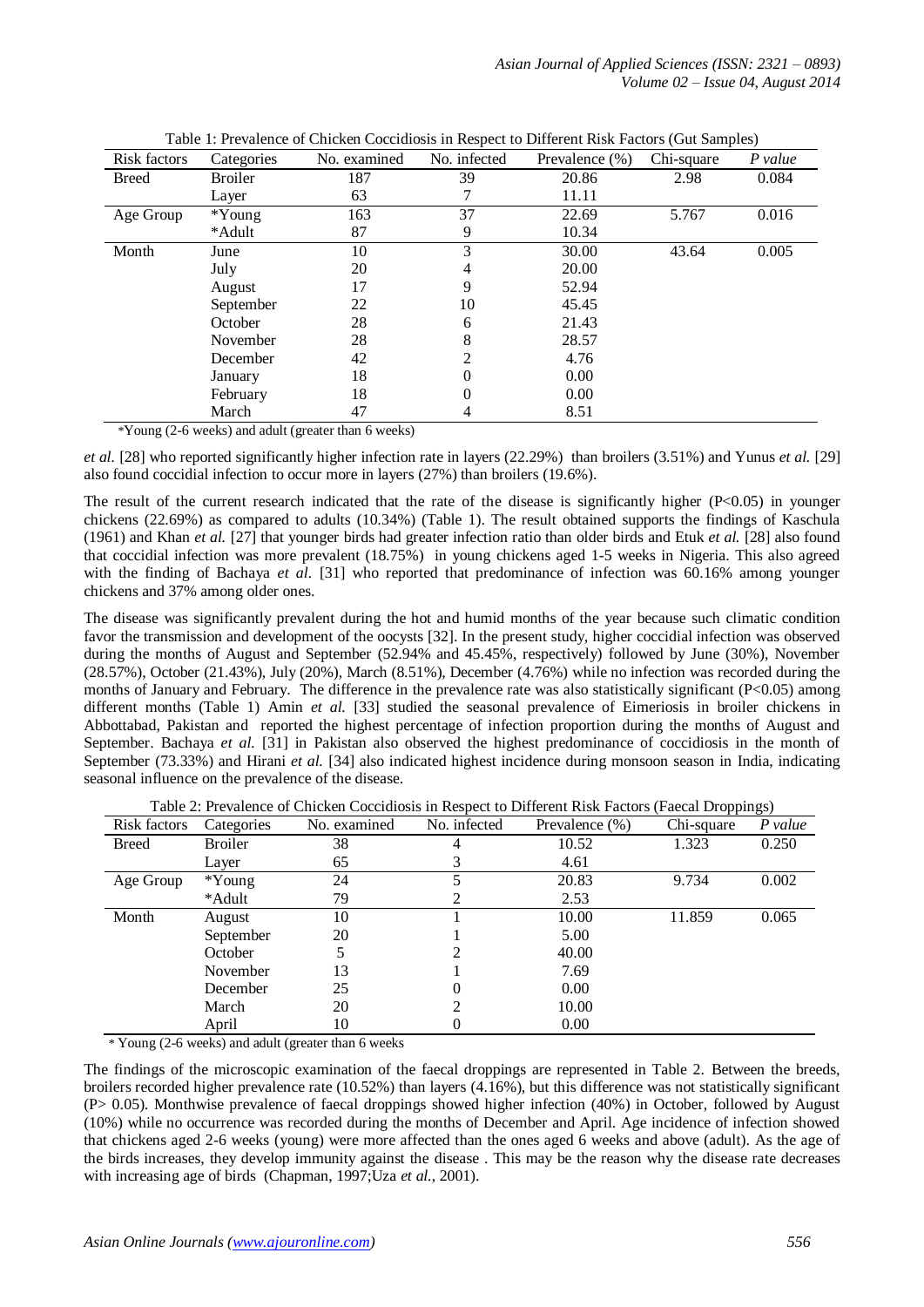#### **4. REFERENCES**

[1] Jeurissen S H M, Janse E M, Vermeulen A N and Vervelde L. *Eimeria tenella* infections in chickens: aspects of hostparasite interaction. Veterinary Immunology and Immunopathology, 54: 231-238, 1996.

[2] Magner B R. Anticoccidials. In: Brander, G.C., Pugh, D.M., Bywater, R.J., Jenkins, W.L. (Eds.),Veterinary Applied Pharmacology and Therapeutics, 5th Edition. ELBS, Bailliere Tindall, London, pp. 549–563, 1991.

[3] Ruzica B, Neda E, Cajavecl S, Bara V, Tihomira G. Immunoprophylaxis of coccidiosis- contribution to reducing of environment burden caused by intense poultry production. 2:11-16, 2005.

[4] Muazu A, Masdooq A A, Ngbede J, Salihu A E, Haruna G, Habu A K, Sati M N and Jamilu H. international journal of Poultry Science, 7 (9): 917-918, 2008.

[5] McDougald L R. Intestinal Protozoa Important to Poultry. Poultry Science, 77(8): 1156-1158, 1998.

[6] Morris G M, Woods W G, Richards D G, Gasser R B. The application a polymerase chain reaction (PCR)-based capillary electrophoretic technique provides detailed insights into *Eimeria* populations in intensive poultry establishments. Molecular and Cell Probes, 21(4): 288-294, 2007.

[7] Badran I and Lukesova D. Control of coccidiosis and different coccidia of chicken in selected technologies used in tropic and subtropics. Agricultrura Tropica et Subtropica, 39: 39-43, 2006.

[8] Haug A, Thebo P and Mattsson J G. A simplified protocol for molecular identification of *Eimeria* species in field samples. Veterinary Parasitology, 147: 35-45, 2007.

[9] Gardinar J L. Severity of caecal coccidiosis infection in chicken as related to the age of host and number of oocyst ingested. Poultry Science 34: 515-520, 1955.

[10] Lilic S, Ilic T, Dimitrijevic S . Coccidiosis in poutry industry. Tehnologija mesa. 50:90-98, 2009.

[11] Al-Natour M Q and Suleiman M. Flock-level prevalence of *Eimeria* sp. Among broiler chicks in northern Jordan. Preventice Veterinary Medicine, 53, 305-310, 2002.

[12] Nematollah A, Moghaddam G and Niyazpour F. Prevalence of *Eimeria* spp. among broiler chicks in Tabriz (Northwest of Iran). Research Journal of Poultry Sciences, 2: 72-74, 2008.

[13] Conway D P and McKenzie M E. Poultry Coccidiosis diagnostic and testing procedures. 2<sup>nd</sup> edition. Chapter 2: 17-36, 1991.

[14] Julie D H .Coccidiosis in Poultry. Livestock Poultry Health Programs. 2: 3-4, 1999.

[15] Calnek M. Diseases of Poultry, lowa State University Press, Ames, 1997.

[16] McDougald L R. Coccidiosis. In: Diseases of Poultry. 11<sup>th</sup> edition. Saif Y M, Barnes H J, Glisson J R, Fadly A M, McDougald R L and Swayne D E, (Eds) lowa State Press, Blackwell publishing Company, USA., pp: 974-991, 2003.

[17] Williams R B . Anticoccidial vaccines for broiler: pathways to success. Avian Pathology, 31: 317-353, 2002.

[18] Dimitrijevic S and Ilic T . Kokcidioza zivine, monografija, Fakultet veterinarske medicine, Univerzitet u Beogradu, 2003

[19] Anjum A D. Prevalence of Poultry diseases in and around Faisalabad and their relationship to weather. Pakistan Veterinary Journal, 10: 42-45, 1990.

[20] Jordan F T . Poultry diseases. Third edition, the cambridge university press, 1995.

[21] Danforth H D . Use of live oocyst vaccines in the control of avian coccidiosis: experimental studies and field trials. International Journal for Parasitology, 28: 1099-1109, 1998.

[22] Soulsby E J. Helminths, Arthropods and Protozoan's of Domesticated Animals, 7<sup>th</sup> edition. Bailliere Tindall, London, pp: 630, 1982.

[23] Al-Quraishy S, Abdel-Baki A S, and Dkhil M A. *Eimeria tenella* infection among broiler chicks Gallus domesticus in Riyadh city, Saudi Arabia. Journal of King Saud University- Science, 21:191-193, 2009.

[24] Levine N D. Veterinary Protozoology. Iowa State University Press, Ames, Iowa, USA, 1985

[25] Diriba O, Achenef M and Basaznew B. Prevalence and Risk Factors of Coccidiosis in Poultry. American-Eurasian Journal of Scientific Research, 7 (4): 146-149, 2012.